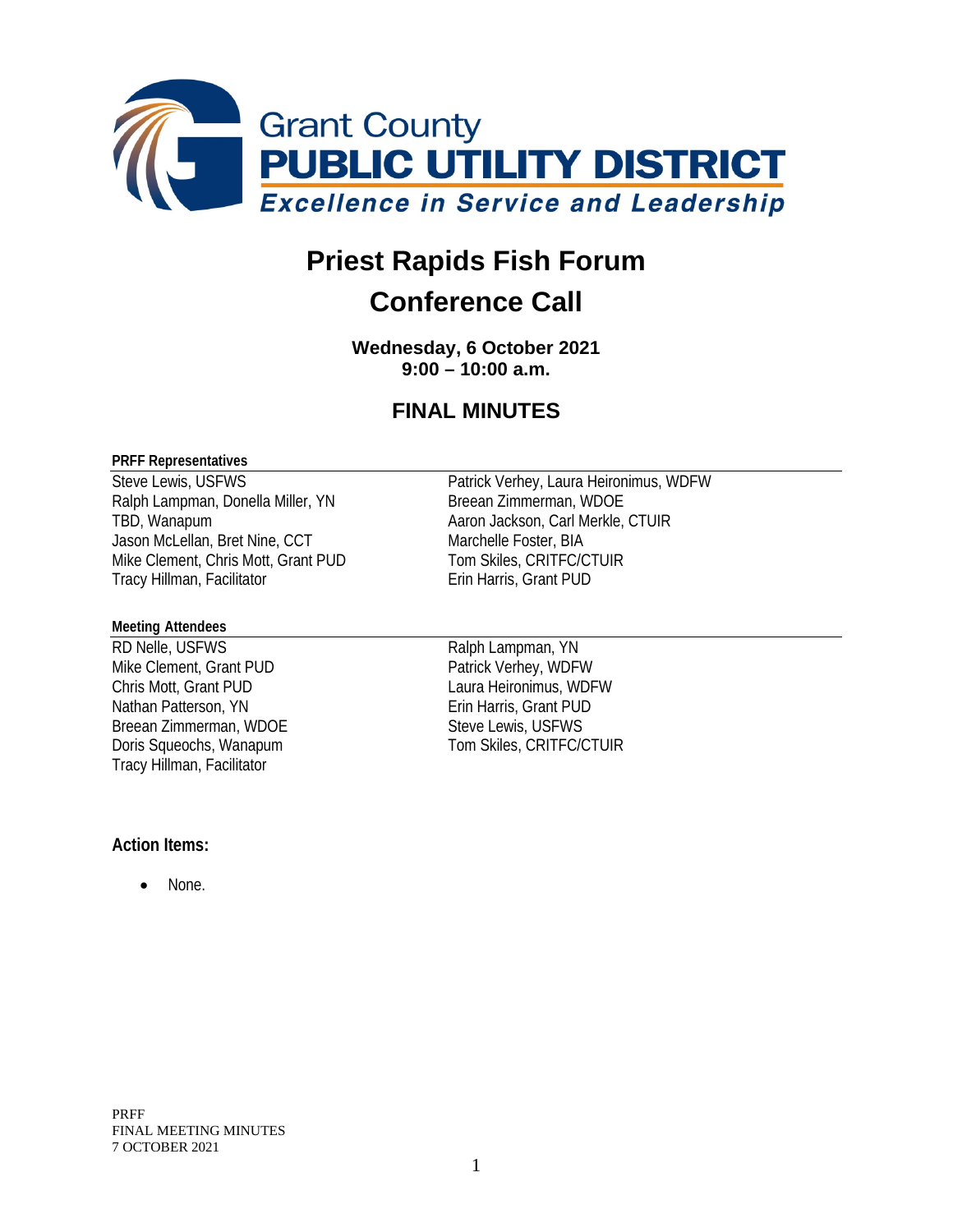## **I. Welcome and Introductions**

Tracy Hillman welcomed everyone to the meeting and identified all attendees.

#### **II. Agenda Review**

Tracy Hillman reviewed the draft agenda. Attendees approved the agenda with no additions.

#### **III. Approve August Meeting Notes**

PRFF members present reviewed and approved the 4 August 2021 meeting minutes.

#### **IV. Review Action Items**

The PRFF reviewed the following action items from the August meeting:

- Tracy Hillman will reach out to Steve Lewis and RD Nelle to find out who will be the new USFWS Technical Representative on the PRFF. **Completed. Steve Lewis will continue as the USFWS Technical Representative on the PRFF until further notice.**
- Ralph Lampman will send contact information on Elaine Harvey, Nate Patterson, and Tom Iverson to Tracy Hillman to add to the PRFF distribution list. **Completed.**
- Ralph Lampman will ask Donella Miller for an update on the status of juvenile White Sturgeon at the Yakama Nation Sturgeon Hatchery. **Completed.**

#### **V. White Sturgeon**

#### **A. Update on Juvenile Rearing**

Nathan Patterson reported that the first sampling of juvenile sturgeon at the Yakama Nation Sturgeon Hatchery occurred on 29 September. He said the fish average 50.1 fish/pound, which is consistent with previous years at this time. He added that survival rates are good and there are no rearing issues at this time.

#### **B. Adult Index Monitoring**

Mike Clement reported that Grant PUD completed adult index monitoring in the project area. They completed two survey sessions: one from 16-26 August and the second from 9-19 September. During the first session, they fished 30 overnight sets in Priest Rapids Reservoir and 66 overnight sets in Wanapum Reservoir. The following tables show the numbers of adult sturgeon captured and their sizes (fork length in cm) during the first session.

| Location             | <b>GPUD Releases</b><br>Captured | <b>CRITFC Hatchery</b><br><b>Fish Capture</b> | <b>Wild Fish</b><br>Captured | <b>Total Captured</b> |  |
|----------------------|----------------------------------|-----------------------------------------------|------------------------------|-----------------------|--|
| <b>Priest Rapids</b> | 39                               |                                               |                              |                       |  |
| Wanapum              |                                  |                                               |                              | 189                   |  |
| Total                | 216                              | 10                                            |                              | 230                   |  |

|                      | Minimum and Maximum Size (FkL; cm) |                             |             |  |
|----------------------|------------------------------------|-----------------------------|-------------|--|
| Location             | <b>GPUD Releases</b>               | <b>CRITFC Hatchery Fish</b> | Wild Fish   |  |
| <b>Priest Rapids</b> | 45.5-124.0                         | 127.0-164.0                 | --          |  |
| Wanapum              | 41.5-134.0                         | 145.0-184.0                 | 148.0-212.0 |  |
| Total                | 41.5-134.0                         | 127.0-184.0                 | 148.0-212.0 |  |

PRFF FINAL MEETING MINUTES 7 OCTOBER 2021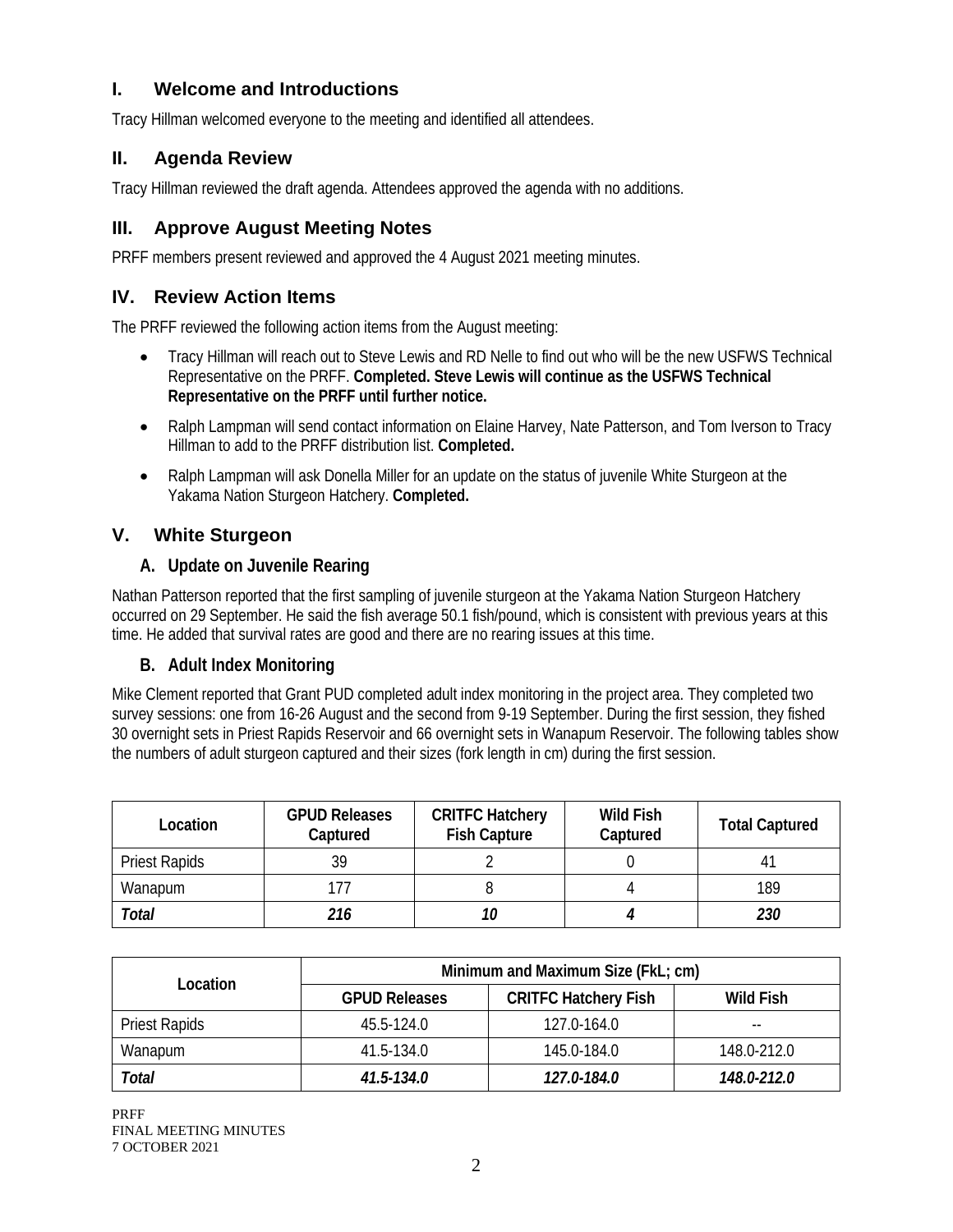During the second session, they fished 30 overnight sets in Priest Rapids Reservoir and 66 overnight sets in Wanapum Reservoir. The following tables show the numbers of adult sturgeon captured and their sizes (fork length in cm) during the second session.

| Location             | <b>GPUD Releases</b><br>Captured | <b>CRITFC Hatchery</b><br><b>Fish Capture</b> | Wild Fish<br>Captured | <b>Total Captured</b> |  |
|----------------------|----------------------------------|-----------------------------------------------|-----------------------|-----------------------|--|
| <b>Priest Rapids</b> | 66                               |                                               |                       | 69                    |  |
| Wanapum              | 133                              |                                               |                       | 144                   |  |
| Total                | 199                              | 10                                            |                       | 213                   |  |

|                      | Minimum and Maximum Size (FkL; cm) |                             |             |  |
|----------------------|------------------------------------|-----------------------------|-------------|--|
| Location             | <b>GPUD Releases</b>               | <b>CRITFC Hatchery Fish</b> | Wild Fish   |  |
| <b>Priest Rapids</b> | 46.0-159.0                         | 143.0-163.0                 | 98.0-98.0   |  |
| Wanapum              | 37.5-117.5                         | 116.5-175.5                 | 182.0-252.0 |  |
| Total                | 37.5-159.0                         | 116.5-175.5                 | 98.0-252.0  |  |

#### **C. Juvenile Index Monitoring**

Mike Clement indicated that they are currently conducting juvenile index monitoring in the project area. They will conduct two survey sessions in both reservoirs. They will have preliminary results to share with the PRFF during the November meeting.

#### **D. Other White Sturgeon Items**

None.

### **VI. Pacific Lamprey**

#### **A. Update on Adult Pacific Lamprey Trapping**

Mike Clement indicated that they completed eight weeks of adult lamprey trapping at Priest Rapids Dam. He said they captured a total of 462 adult Pacific Lamprey during the eight-week trapping period (see Table below). He reminded the PRFF that adults collected during the first four-week trapping period were provided to Douglas PUD for their program. Douglas PUD picked up the fish at Priest Rapids Dam and transported the fish to release locations upstream from Wells Dam. During the second four-week trapping period, Grant PUD transported the fish to Kirby Billingsley Hydo Park (upstream from Rock Island Dam) and transferred the fish to Douglas PUD. These fish were then transported upstream of Wells Dam by Douglas PUD. Thus, all 462 adult lamprey trapped at Priest Rapids Dam were translocated upstream from Wells Dam. Mike said the 462 adult lamprey trapped and transported represented about 16% (462/2,861) of the adult lamprey run at Priest Rapids Dam. Mike added that he and Douglas PUD coordinated weekly during the trapping period.

Ralph Lampman stated that 75% of the adult lamprey trapped at Priest Rapids Dam were released into the Columbia River just downstream from the mouth of the Methow River. The other 25% were released into the Okanogan River basin by the Colville Tribes. Ralph said that all the fish were PIT tagged. In addition, tissue samples were collected from each fish for genetic analysis.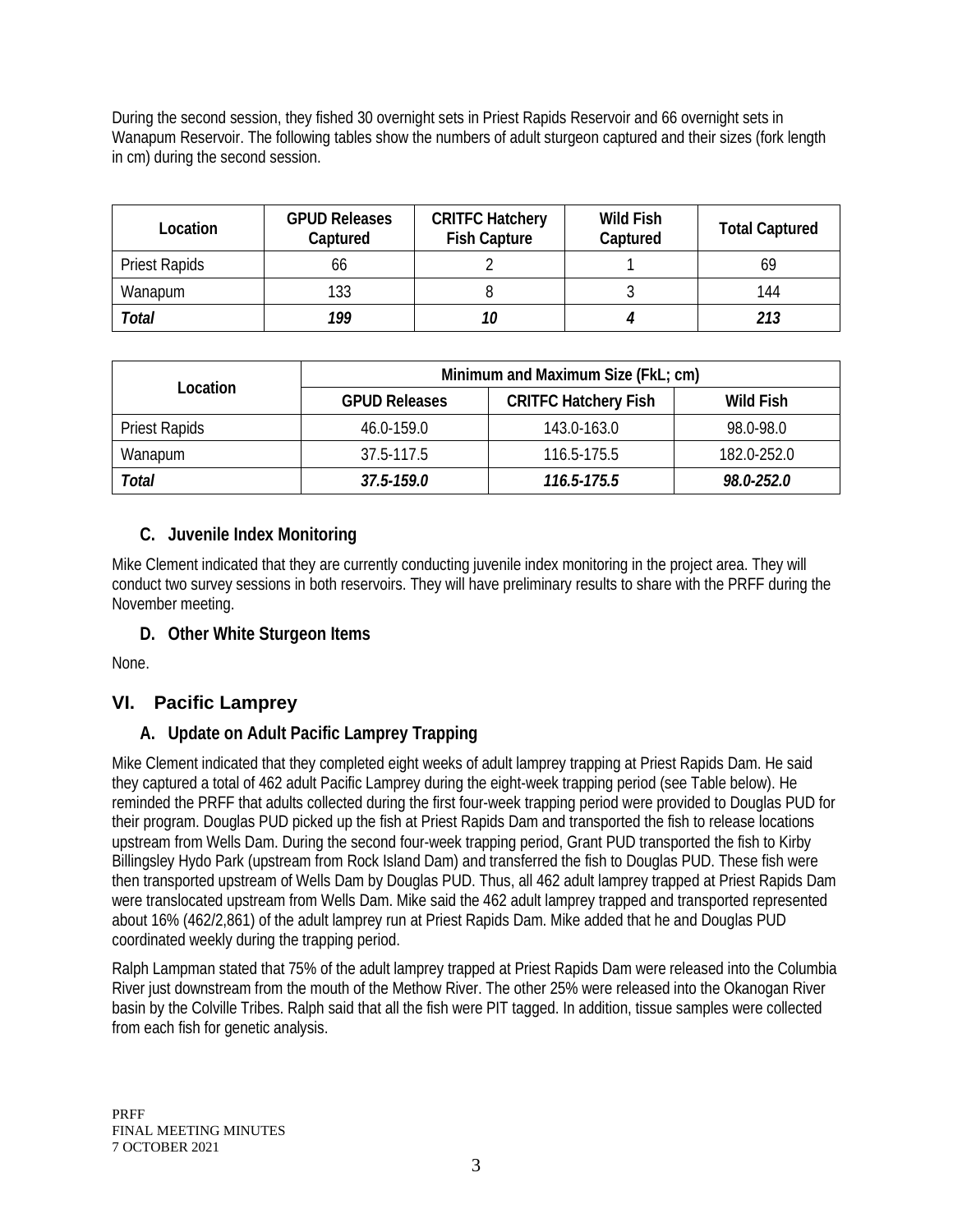| Date      | Right<br><b>Bank West</b><br><b>Trap</b> | Right<br><b>Bank East</b><br><b>Trap</b> | Left Bank<br><b>West Trap</b> | Left Bank<br>East Trap | Total<br><b>Trapped</b> | 24 Hour<br>Window<br>Count | Trap<br>Efficiency<br>$(\%)$ |
|-----------|------------------------------------------|------------------------------------------|-------------------------------|------------------------|-------------------------|----------------------------|------------------------------|
| 7/20/2021 | 6                                        | $\overline{2}$                           | 4                             | 12                     | 24                      | 35                         | 0.41                         |
| 7/21/2021 | 8                                        | $\overline{3}$                           | $\overline{4}$                | $\overline{2}$         | 17                      | 28                         | 0.38                         |
| 7/22/2021 | 1                                        | $\overline{0}$                           | $\overline{2}$                | 12                     | 15                      | 42                         | 0.26                         |
| 7/27/2021 | 4                                        | $\overline{2}$                           | $\boldsymbol{0}$              | $\mathbf{1}$           | $\overline{7}$          | 19                         | 0.27                         |
| 7/28/2021 | $\overline{7}$                           | $\overline{0}$                           | $\boldsymbol{0}$              | 22                     | 29                      | $\, 8$                     | 0.78                         |
| 7/29/2021 | 6                                        | $\mathbf{1}$                             | 5                             | 19                     | 31                      | 32                         | 0.49                         |
| 8/3/2021  | $\, 8$                                   | 10                                       | 1                             | 15                     | 34                      | $20\,$                     | 0.63                         |
| 8/4/2021  | 26                                       | 6                                        | 8                             | $\mathbf{1}$           | 41                      | 33                         | 0.55                         |
| 8/5/2021  | 18                                       | $\overline{7}$                           | 5                             | 9                      | 39                      | 28                         | 0.58                         |
| 8/10/2021 | 19                                       | 5                                        | $\boldsymbol{0}$              | 12                     | 36                      | 19                         | 0.65                         |
| 8/11/2021 | 12                                       | 5                                        | $\mathfrak{Z}$                | 9                      | 29                      | 27                         | 0.52                         |
| 8/12/2021 | 5                                        | 6                                        | $\mathbf{1}$                  | 11                     | 23                      | 29                         | 0.44                         |
| 8/17/2021 | $\overline{2}$                           | $\mathbf 0$                              | 1                             | $\overline{7}$         | 10                      | $\, 8$                     | 0.56                         |
| 8/18/2021 | $\overline{2}$                           | $\boldsymbol{0}$                         | $\boldsymbol{0}$              | $\overline{4}$         | $\boldsymbol{6}$        | 12                         | 0.33                         |
| 8/19/2021 | 11                                       | 1                                        | $\boldsymbol{0}$              | $\mathbf 0$            | 12                      | 11                         | 0.52                         |
| 8/24/2021 | $\mathbf{1}$                             | $\mathbf 1$                              | $\mathfrak{Z}$                | 17                     | 22                      | $\mathsf{q}$               | 0.71                         |
| 8/25/2021 | 5                                        | $\mathbf 1$                              | $\overline{7}$                | 16                     | 29                      | 33                         | 0.47                         |
| 8/26/2021 | 8                                        | $\mathbf 0$                              | 1                             | $\mathbf{1}$           | 10                      | 29                         | 0.26                         |
| 8/31/2021 | 1                                        | $\boldsymbol{0}$                         | $\overline{2}$                | 12                     | 15                      | 22                         | 0.41                         |
| 9/1/2021  | $\boldsymbol{0}$                         | $\mathbf 0$                              | $\mathbf{1}$                  | 5                      | $\boldsymbol{6}$        | 20                         | 0.23                         |
| 9/2/2021  | $\mathbf 0$                              | $\overline{0}$                           | $\overline{0}$                | $\overline{2}$         | $\overline{2}$          | 35                         | 0.05                         |
| 9/7/2021  | 1                                        | $\boldsymbol{0}$                         | $\mathbf{1}$                  | 6                      | 8                       | 22                         | 0.27                         |
| 9/8/2021  | $\boldsymbol{0}$                         | $\boldsymbol{0}$                         | $\mathbf{1}$                  | $\boldsymbol{0}$       | $\mathbf{1}$            | 18                         | 0.05                         |
| 9/9/2021  | $\mathbf 0$                              | $\mathbf 0$                              | $\mathbf{1}$                  | 15                     | 16                      | 11                         | 0.59                         |
| Total     | 151                                      | 50                                       | 51                            | 210                    | 462                     |                            | Ave= $43$                    |

#### **B. Other Pacific Lamprey Items**

Ralph Lampman reported that the Yakama Nation received funding to conduct eDNA and bile acids monitoring work. They started sampling in late September-early October at Bonneville and Rocky Reach dams. They plan to sample at Wells Dam next year. Steve Lewis asked whether the monitoring conducted by the Yakama Nation in tributaries and elsewhere will produce results that can be used to help determine the percentage of adults translocated into various tributaries. Ralph responded that the monitoring will describe occurrence and distribution of lamprey within tributaries and in some cases will estimate abundances. These data can be used to inform future translocation efforts. Ralph added that he does not know the level of monitoring occurring within the Okanogan River basin.

### **VII. Adjourn**

Tracy Hillman adjourned the meeting at 10:00 am.